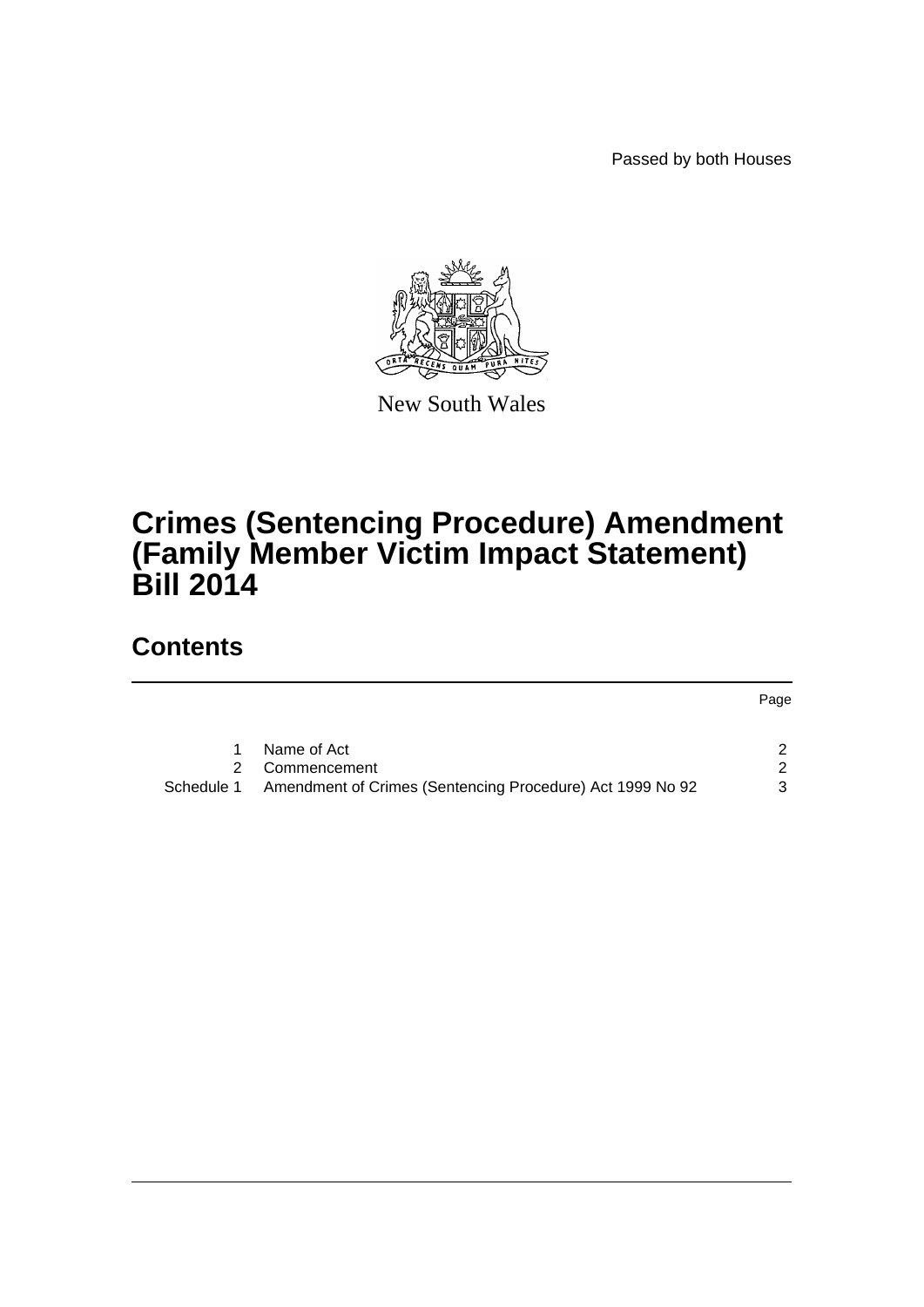*I certify that this public bill, which originated in the Legislative Assembly, has finally passed the Legislative Council and the Legislative Assembly of New South Wales.*

> *Clerk of the Legislative Assembly. Legislative Assembly, Sydney,* , 2014



New South Wales

# **Crimes (Sentencing Procedure) Amendment (Family Member Victim Impact Statement) Bill 2014**

Act No , 2014

An Act to amend the *Crimes (Sentencing Procedure) Act 1999* to make further provision for the consideration of family member victim impact statements in sentencing.

*I have examined this bill and find it to correspond in all respects with the bill as finally passed by both Houses.*

*Assistant Speaker of the Legislative Assembly.*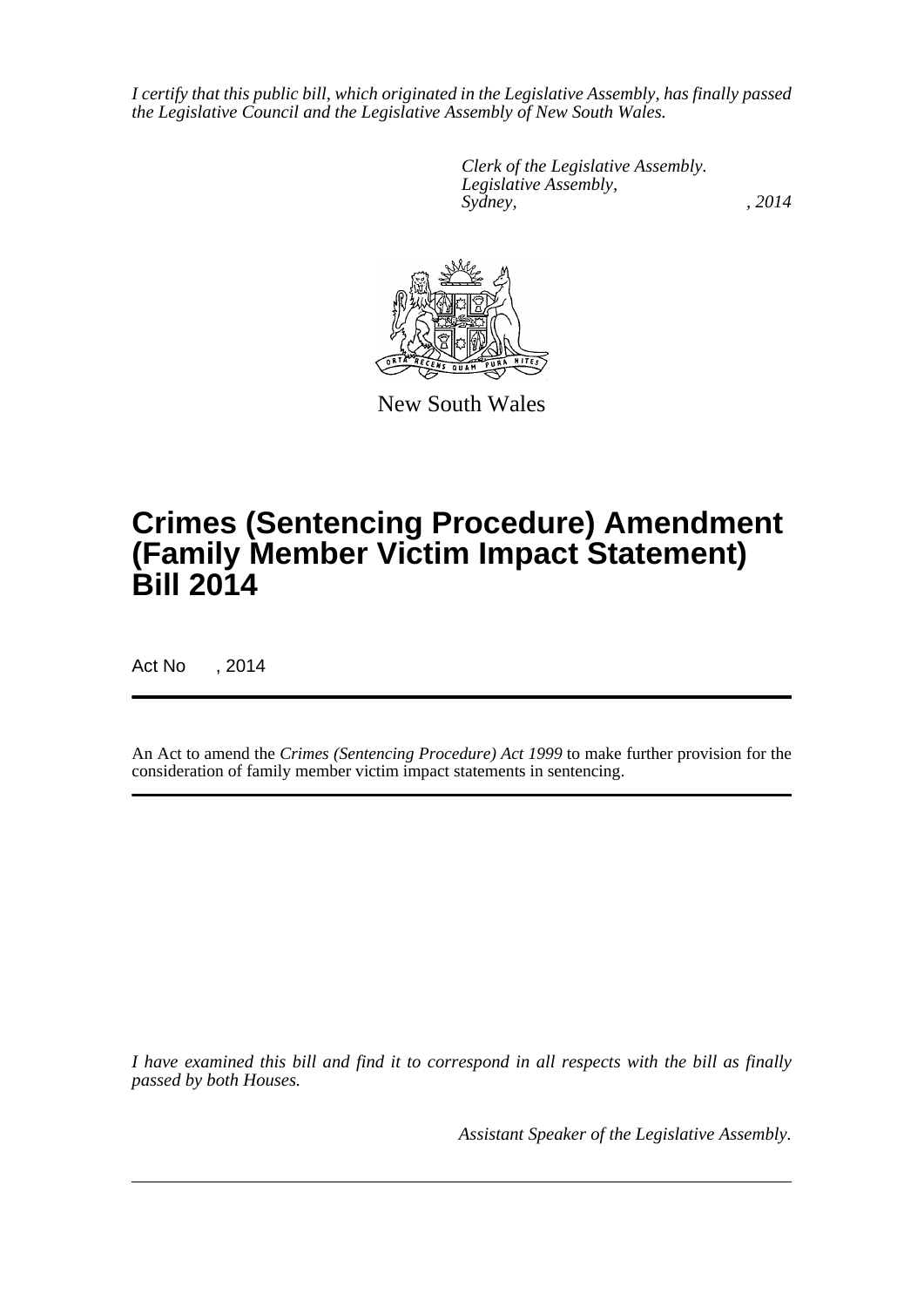Crimes (Sentencing Procedure) Amendment (Family Member Victim Impact Statement) Bill 2014 [NSW]

## <span id="page-2-0"></span>**The Legislature of New South Wales enacts:**

## **1 Name of Act**

This Act is the *Crimes (Sentencing Procedure) Amendment (Family Member Victim Impact Statement) Act 2014*.

## <span id="page-2-1"></span>**2 Commencement**

This Act commences on a day or days to be appointed by proclamation.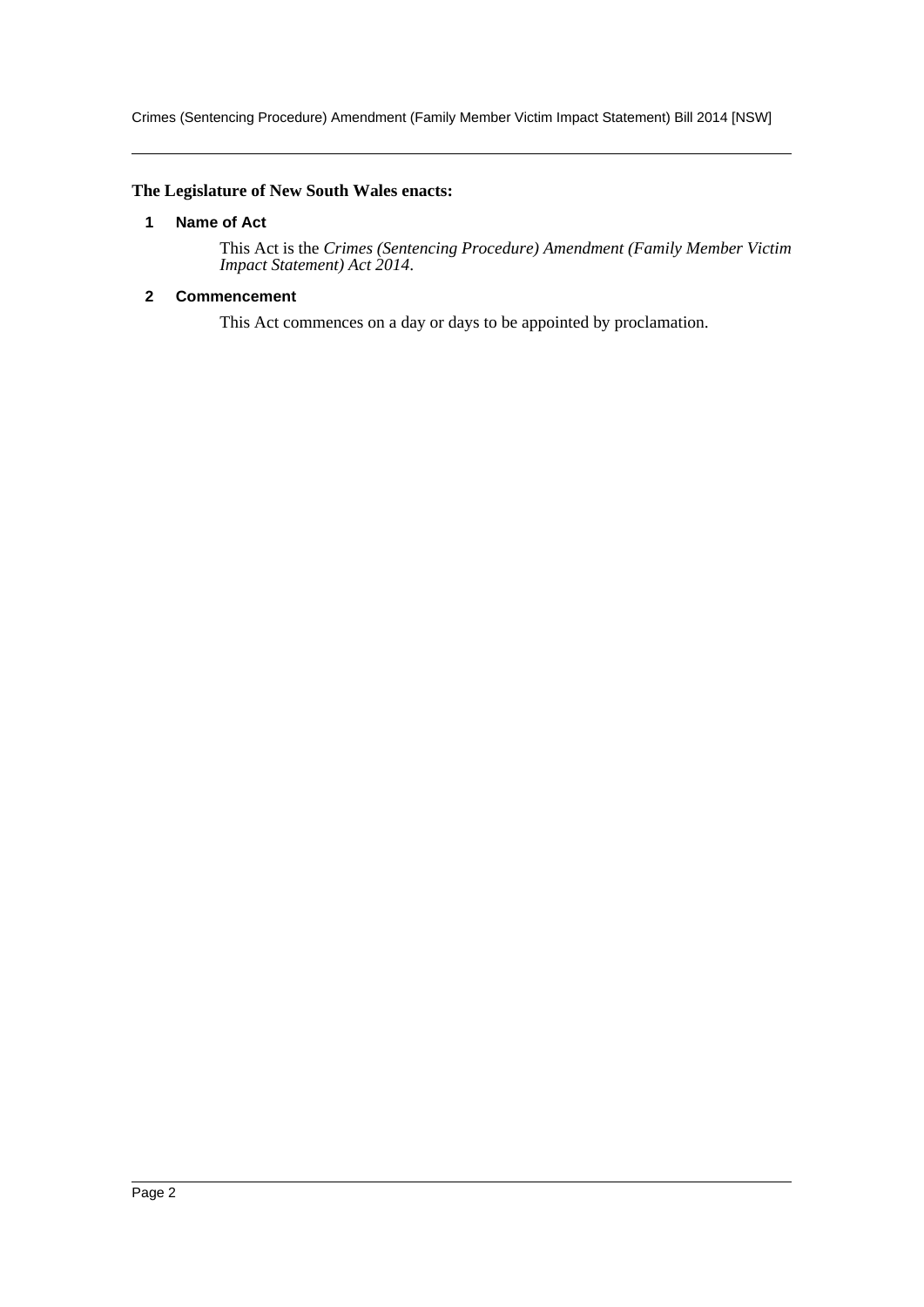Crimes (Sentencing Procedure) Amendment (Family Member Victim Impact Statement) Bill 2014 [NSW] Schedule 1 Amendment of Crimes (Sentencing Procedure) Act 1999 No 92

## <span id="page-3-0"></span>**Schedule 1 Amendment of Crimes (Sentencing Procedure) Act 1999 No 92**

### **[1] Section 28 When victim impact statements may be received and considered**

Omit section 28 (4). Insert instead:

- (4) A victim impact statement given by a family victim may, on the application of the prosecutor and if the court considers it appropriate to do so, be considered and taken into account by a court in connection with the determination of the punishment for the offence on the basis that the harmful impact of the primary victim's death on the members of the primary victim's immediate family is an aspect of harm done to the community.
- (4A) Subsection (4) does not affect the application of the law of evidence in proceedings relating to sentencing.

## **[2] Section 28 (6)**

Insert after section 28 (5):

(6) Despite any other provision of this section, a court must not consider or take into account a victim impact statement under this section unless it has been given by or on behalf of the victim to whom it relates or by or on behalf of the prosecutor.

### **[3] Section 29 Victim impact statements discretionary**

Insert after section 29 (3):

(4) The absence of a victim impact statement given by a family victim does not give rise to an inference that an offence had little or no impact on the members of the primary victim's immediate family.

### **[4] Section 107**

Insert after section 106:

#### **107 Review of Crimes (Sentencing Procedure) Amendment (Family Member Victim Impact Statement) Act 2014**

- (1) In this section: *family member victim impact statement amendments* means the amendments made by the *Crimes (Sentencing Procedure) Amendment (Family Member Victim Impact Statement) Act 2014*.
- (2) The Minister is to review the operation of the family member victim impact statement amendments to determine the effect of those amendments.
- (3) The review required by this section is to be undertaken as soon as possible after the period of 3 years from the commencement of the family member victim impact statement amendments.
- (4) A report on the outcome of the review required by this section is to be tabled in each House of Parliament within 12 months after the end of the period of 3 years.